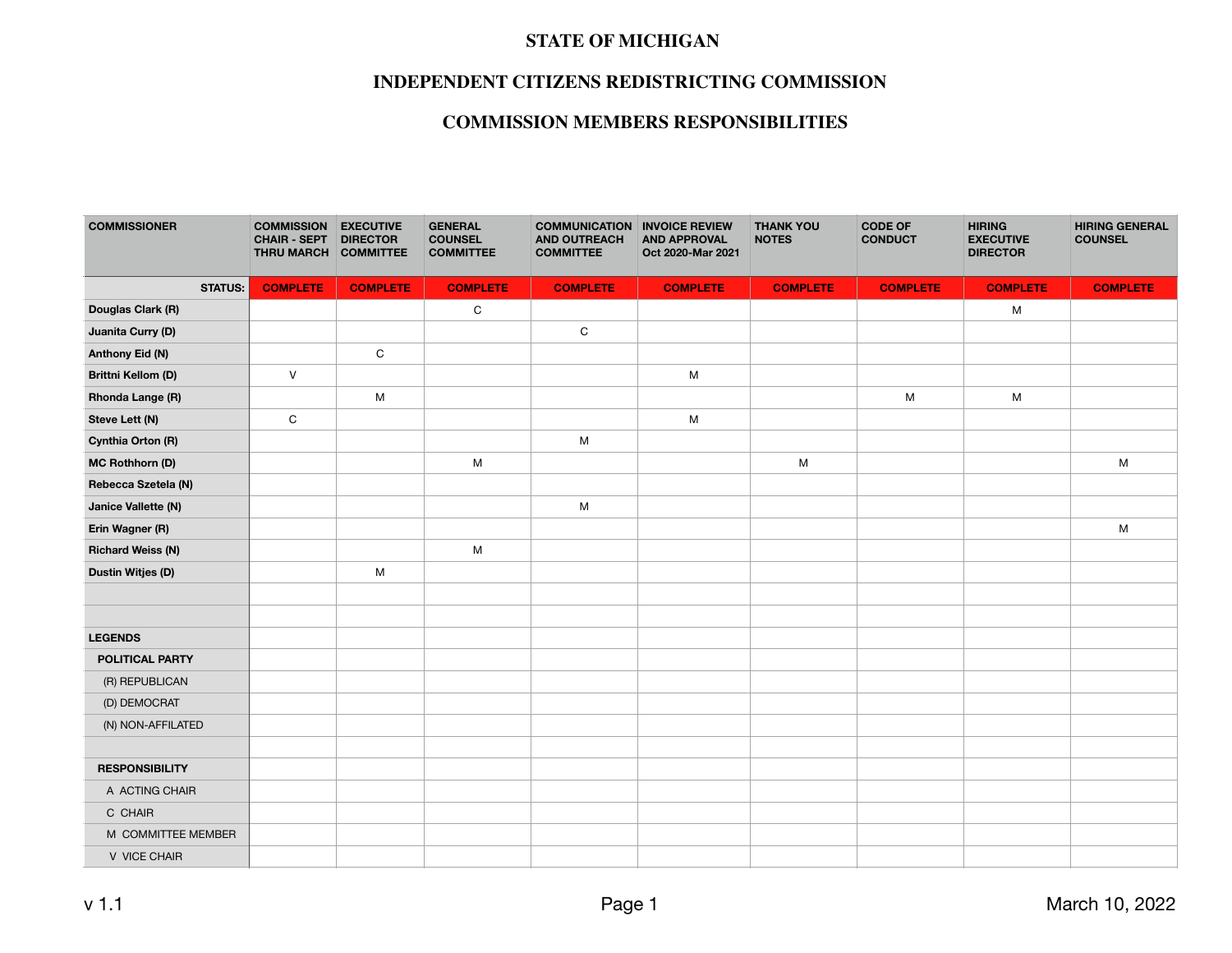#### **STATE OF MICHIGAN**

## **INDEPENDENT CITIZENS REDISTRICTING COMMISSION**

# **COMMISSION MEMBERS RESPONSIBILITIES**

| <b>COMMISSIONER</b>       | <b>HIRING</b><br><b>COMMUNICATIONS</b><br><b>DIRECTOR</b> | <b>VRA RFP</b><br><b>COMMITTEE</b> | <b>REDISTRICTING</b><br><b>RFP COMMITTEE</b> | <b>REVIEW &amp;</b><br><b>APPROVE PRESS</b><br><b>RELEASES</b> | <b>COMMISSION</b><br><b>CHAIR - MARCH</b><br>THRU SEPTEMBER | <b>INVOICE REVIEW</b><br><b>AND APPROVAL</b><br>Apr 2021-Sep 2021 | <b>LITIGATION</b><br><b>COUNSEL</b><br><b>COMMITTEE</b> | <b>REDISTRICTING</b><br><b>PROCESS</b><br><b>COMMITTEE</b> |
|---------------------------|-----------------------------------------------------------|------------------------------------|----------------------------------------------|----------------------------------------------------------------|-------------------------------------------------------------|-------------------------------------------------------------------|---------------------------------------------------------|------------------------------------------------------------|
| <b>STATUS:</b>            | <b>COMPLETE</b>                                           | <b>COMPLETE</b>                    | <b>COMPLETE</b>                              | <b>ACTIVE</b>                                                  | <b>COMPLETE</b>                                             | <b>COMPLETE</b>                                                   | <b>COMPLETE</b>                                         | <b>COMPLETE</b>                                            |
| Douglas Clark (R)         | M                                                         | M                                  |                                              |                                                                |                                                             |                                                                   | M                                                       | M                                                          |
| Juanita Curry (D)         | M                                                         |                                    |                                              | $\mathsf C$                                                    |                                                             |                                                                   | M                                                       |                                                            |
| Anthony Eid (N)           |                                                           | M                                  |                                              |                                                                |                                                             |                                                                   |                                                         | M                                                          |
| <b>Brittni Kellom (D)</b> |                                                           | M                                  |                                              |                                                                | C                                                           | M                                                                 |                                                         |                                                            |
| Rhonda Lange (R)          |                                                           |                                    |                                              |                                                                |                                                             |                                                                   |                                                         | M                                                          |
| Steve Lett (N)            |                                                           |                                    | M                                            |                                                                |                                                             |                                                                   | $\mathsf C$                                             |                                                            |
| Cynthia Orton (R)         |                                                           |                                    |                                              |                                                                |                                                             |                                                                   |                                                         |                                                            |
| <b>MC Rothhorn (D)</b>    |                                                           |                                    |                                              |                                                                |                                                             |                                                                   |                                                         |                                                            |
| Rebecca Szetela (N)       |                                                           | $\mathbf C$                        |                                              | M                                                              | $\vee$                                                      | M                                                                 |                                                         |                                                            |
| Janice Vallette (N)       |                                                           |                                    |                                              |                                                                |                                                             |                                                                   |                                                         |                                                            |
| Erin Wagner (R)           |                                                           |                                    | M                                            |                                                                |                                                             |                                                                   |                                                         |                                                            |
| <b>Richard Weiss (N)</b>  |                                                           |                                    |                                              |                                                                |                                                             |                                                                   |                                                         |                                                            |
| <b>Dustin Witjes (D)</b>  |                                                           |                                    | ${\rm C}$                                    |                                                                |                                                             |                                                                   | M                                                       | $\mathsf C$                                                |
|                           |                                                           |                                    |                                              |                                                                |                                                             |                                                                   |                                                         |                                                            |
|                           |                                                           |                                    |                                              |                                                                |                                                             |                                                                   |                                                         |                                                            |
| <b>LEGENDS</b>            |                                                           |                                    |                                              |                                                                |                                                             |                                                                   |                                                         |                                                            |
| POLITICAL PARTY           |                                                           |                                    |                                              |                                                                |                                                             |                                                                   |                                                         |                                                            |
| (R) REPUBLICAN            |                                                           |                                    |                                              |                                                                |                                                             |                                                                   |                                                         |                                                            |
| (D) DEMOCRAT              |                                                           |                                    |                                              |                                                                |                                                             |                                                                   |                                                         |                                                            |
| (N) NON-AFFILATED         |                                                           |                                    |                                              |                                                                |                                                             |                                                                   |                                                         |                                                            |
|                           |                                                           |                                    |                                              |                                                                |                                                             |                                                                   |                                                         |                                                            |
| <b>RESPONSIBILITY</b>     |                                                           |                                    |                                              |                                                                |                                                             |                                                                   |                                                         |                                                            |
| A ACTING CHAIR            |                                                           |                                    |                                              |                                                                |                                                             |                                                                   |                                                         |                                                            |
| C CHAIR                   |                                                           |                                    |                                              |                                                                |                                                             |                                                                   |                                                         |                                                            |
| M COMMITTEE MEMBER        |                                                           |                                    |                                              |                                                                |                                                             |                                                                   |                                                         |                                                            |
| V VICE CHAIR              |                                                           |                                    |                                              |                                                                |                                                             |                                                                   |                                                         |                                                            |